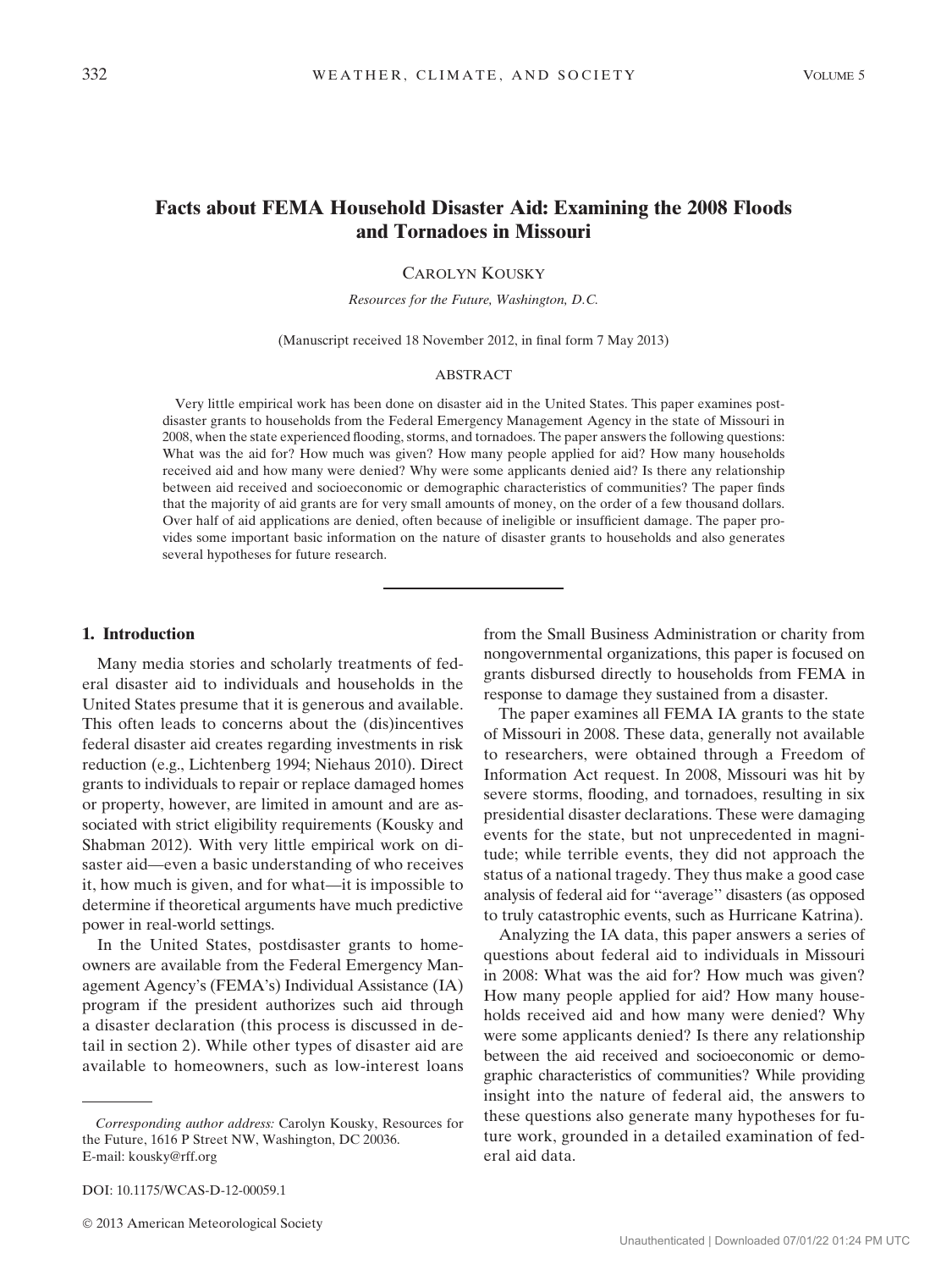I find that the vast majority of aid grants are for small amounts of money. The average IA grant in Missouri in 2008 was a little over \$2000. A large number of applications for aid are denied. Across the 2008 disaster declarations, the denial rate was always over 50%, indicating that many individuals apply for aid when they are ineligible to receive it. The largest proportions of applications are denied for reasons of ineligible damage, suggesting that homeowners may not be aware of the eligibility criteria to receive funds. Exploratory regression analysis indicates that aid is less likely in higher income areas and more likely as the percent of housing units that are owner occupied increases. There is no statistically significant relationship between insurance takeup rates and disaster aid. More aid is given in areas with greater insured losses, likely because it is correlated with uninsured damages. For a 1% increase in the percent of the population that is African American, the number of approved applications as a proportion of total housing units increases by a little over 1%, but average amounts given decrease by roughly 0.4%.

The paper proceeds as follows. Section 2 provides details on the disaster declaration process and on FEMA's IA program. Section 3 turns to analysis of the IA grants in Missouri in 2008, examining both housing assistance and other needs assistance—two subtypes of IA grants. This section also provides some initial comparisons of aid given with damages from the disasters. Section 4 presents the results of econometric analyses designed to generate hypotheses about the determinants of federal disaster aid. Section 5 concludes the paper.

#### 2. Background on disaster aid

The Robert T. Stafford Disaster Relief and Emergency Assistance Act, passed in 1988 and later amended, provides the current authority for federal disaster relief in the United States. Before federal dollars can be disbursed after a disaster, the president must issue either a major disaster declaration or an emergency declaration. In brief, the disaster declaration process is composed of the following steps:

- 1) A disaster occurs.
- 2) A governor requests a declaration.
- 3) FEMA conducts an assessment and recommends to the president whether to approve the request.
- 4) The president makes a decision.
- 5) If a disaster is declared, then FEMA dispenses aid from the Disaster Relief Fund (DRF).
- 6) If more aid than is available in the DRF is needed, then the U.S. Congress must authorize and appropriate additional funding.

To request a presidential declaration after a disaster, a governor must send a request to the president through the FEMA regional director. [Since FEMA has been folded into the Department of Homeland Security (DHS), the request now also goes through the secretary of DHS before going to the president.] Governors will usually consult with state emergency managers, and local governments may petition the governor to issue a request (Sylves and Búzás 2007). Before making a request, the governor must have activated the state emergency plan and ensured that state and local action is underway (Beauchesne 2001).

In most cases, a preliminary damage assessment is undertaken by FEMA and local officials. FEMA then makes a recommendation to the president about whether to grant a declaration [the Government Accountability Office (GAO) has recently reported on how FEMA's process for recommendations should be improved; see GAO 2012]. For very extreme events where aid is clearly needed, the preliminary assessment may not be finished before a disaster is declared (GAO 2001). Upon receiving FEMA's recommendation, the president decides whether to declare a disaster, an emergency, or do nothing. A GAO analysis of declarations issued in 1988 and 1989 found that the White House followed FEMA's recommendation every time except one (GAO 1989). Another GAO analysis of declaration requests between 2004 and 2011 found that the president approved 86% of requests over that time period (GAO 2012).

Once a president makes a declaration, FEMA decides how much money to disburse from the DRF. For emergencies, the federal response is limited to immediate and short-term assistance, and expenditures by FEMA may not exceed \$5 million (U.S. dollars; GAO 2001). The focus in this paper is disaster declarations and there is no spending limit for these. Each year, funds are appropriated into the DRF, where they remain until spent. For very extreme events, or years in which multiple events occur and require more aid than is in the fund, Congress must pass supplemental legislation appropriating more funds.

Several political science papers have documented that politics plays a role in the issuance of disaster declarations and the amount of aid given. These papers have found that there are more disaster declarations in election years (Downton and Pielke 2001; Sylves and Búzás 2007) and in states with more electoral importance

 $1$ In addition to the governors of all 50 states, the mayor of Washington, D.C., and the heads of U.S. trust or commonwealth territories may also request declarations. For ease of discussion, I will simply use the term ''governor.''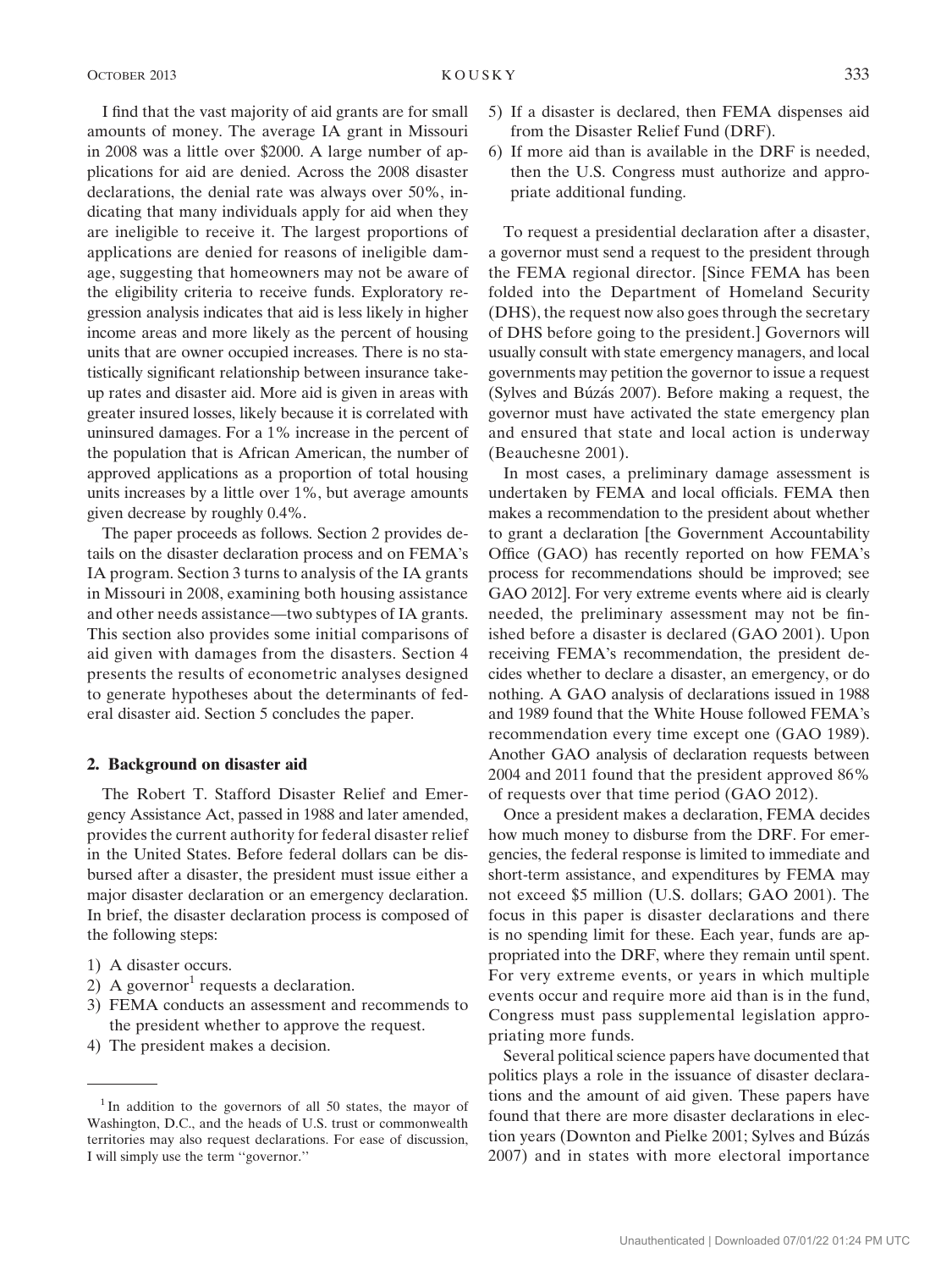(Garrett and Sobel 2003). This work also suggests that states with members on the relevant oversight committees in Congress receive higher payments (Garrett and Sobel 2003). A working paper suggests that political influence in the declaration process is a more recent phenomenon, perhaps beginning at the end of the 1980s (Reeves 2009).

FEMA provides disaster relief through three channels: (i) the IA program; (ii) the Public Assistance program, which aids state, local, and tribal governments; and (iii) the Hazard Mitigation Program, which gives extra funding to states to help communities implement measures to reduce future damages (GAO 2001). The president can approve either IA or PA alone, or both. The focus of this paper is the IA grants (see Kousky and Shabman 2012 for an overview). This is divided into housing assistance (HA) and other needs assistance (ONA). HA provides for temporary housing, or repair and replacement of damaged housing. ONA reimburses disaster-related, nonhousing expenses, such as replacing damaged household items or disaster-related medical expenses. HA and ONA are grants to individuals that do not need to be repaid, but they are capped at an amount indexed to inflation. For disaster declarations issued between 1 October 2007 and 30 September 2008, the cap was \$28,800 per household for combined HA and ONA payments. For declarations between 1 October 2008 and 30 September 2009, the maximum amount was increased to \$30,300. Interestingly, numerous FEMA documents for the public fail to mention this cap. For those documents that do state that there is a limit, the amount of the cap is often not given (e.g., FEMA 2008), and it is not available on the main FEMA disaster aid web pages. This may contribute to a lack of understanding about the limited amounts of disaster aid grants.

The average aid for repair of a damaged home is just over \$4000 (McCarthy 2010). Receiving such aid is tied to certain eligibility requirements. Not only must a presidential disaster declaration have been made, but the individual or household must have first exhausted other sources to cover the loss, such as insurance or a Small Business Administration (SBA) loan. The applicant must be a U.S. citizen, noncitizen national, or qualified alien. For HA, the home must be the applicant's primary residence (secondary and vacation homes are not eligible for aid). Finally, if the homeowner lives in a 100-year floodplain and the community is not participating in the National Flood Insurance Program,<sup>2</sup> aid

will not be given for the home; however, a homeowner could qualify for rental assistance or for aid for items not covered by flood insurance, such as some categories of ONA. The purchase of flood insurance is often a requirement of receiving an IA grant. HA is funded entirely by FEMA, but ONA has a 25% state cost share.

While the focus of this paper is FEMA grants to households, it should be noted that the federal government provides other forms of aid for individuals. The first line of assistance is an SBA loan. Disaster losses can also be deducted from federal taxes. The U.S. Department of Agriculture (USDA) offers relief programs for farmers. The U.D. Department of Housing and Urban Development (HUD) has mortgage and rental assistance programs. There are also, of course, nongovernmental sources of disaster aid to individuals. Surveys undertaken of victims of Hurricane Katrina, for example, found that religious organizations, friends, and family are the predominant sources of disaster aid for individuals, not the government (Chappell et al. 2007).

# 3. 2008 disaster aid in Missouri

# a. Overview of the data

In response to a Freedom of Information Act request, FEMA supplied information on all IA grants made in the state of Missouri in 2008 (data available from author). For privacy reasons, the exact address of each awardee was removed; the finest spatial resolution available in the data is the zip code (the county is also given). For each grant, the data include the particular disaster declaration with which it is associated, the type of assistance, whether assistance was approved, the reason for denial if assistance was not granted, and the amount given if assistance was granted.

In 2008, the state of Missouri received six presidential disaster declarations. For two of the declarations only public assistance was authorized.<sup>3</sup> This paper focuses on the four declarations for which individual assistance was authorized.4 The first declaration with individual assistance was issued on 19 March (declaration number 1749) for severe storms and flooding. The second was issued 23 May (declaration number 1760) for severe storms

<sup>&</sup>lt;sup>2</sup> Flood insurance is generally not available on the private market, but residents of participating communities can purchase a policy through the federally run National Flood Insurance Program.

<sup>&</sup>lt;sup>3</sup>There were over 5000 public assistance projects funded by FEMA, totaling over \$134 million for the six 2008 and one 2007 disaster declarations (FEMA 2012).<br><sup>4</sup> Including a winter 2007 disaster declaration along with the six

<sup>2008</sup> declarations, there were over 11 million home loans and over 8 million business loans made by the SBA to Missourians (FEMA 2012).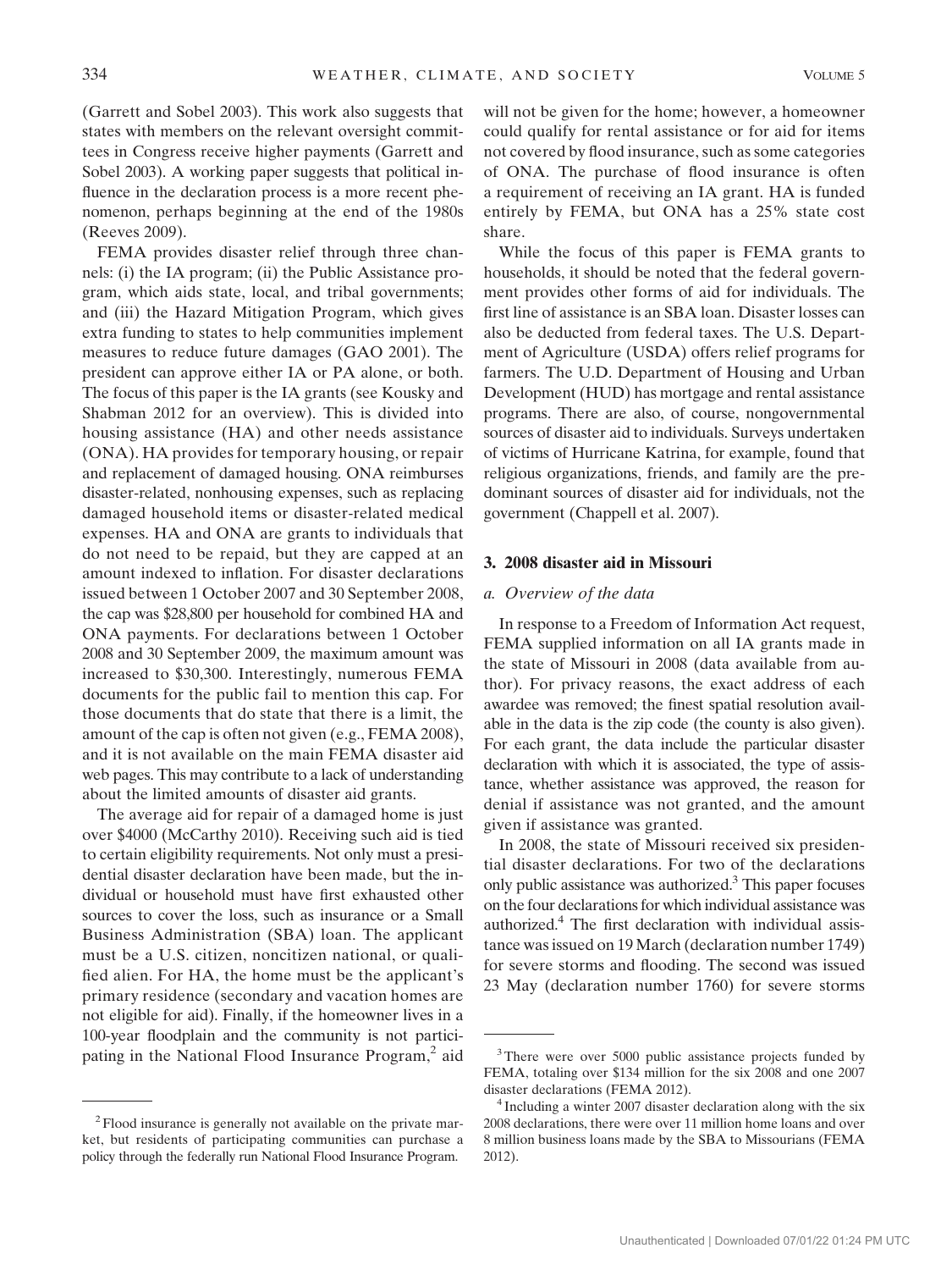

FIG. 1. Total HA and ONA received by zip code.

and tornadoes. The third was issued 25 June (declaration number 1773) for severe storms and flooding. The final declaration in 2008 for Missouri was issued November 13 (declaration number 1809) for severe storms, flooding, and tornadoes. The November declaration, however, was for September flooding associated with the remnants of Hurricane Ike; clearly, the process for federal aid can sometimes move very slowly (Hampel 2008). The other declarations were made much closer to the timing of the actual event.

For the four 2008 declarations, there were 31 022 total applications for assistance (note that the same household could have applied for both HA and ONA). There were 7864 applications for only HA and 459 for only ONA. Not all of the applications were approved, as discussed more in sections 3b and 3c on HA and ONA grants specifically.

Figure 1 shows the total amount (in 2008 dollars) of HA and ONA aid received by zip code in 2008, shaded by quantile. Damages are generally—although not always higher along the Mississippi River, which borders the state in the east, and where the tornadoes touched down (also shown on Fig. 1). More detail on individual grants is discussed in the next two sections. In zip codes that received some amount of HA or ONA aid, the median

total amount for the entire zip code was only \$17,299. The zip code with the lowest positive amount received only \$55, and the zip code with the highest total amount received \$2,361,173. The number of approved applications in zip codes that received aid ranges from 1 to 587. Across these zip codes, the average HA grant ranges from \$55 to \$28,800, with a mean of \$3072 and a median of \$2352. Average ONA grants ranged slightly more modestly from \$80 to \$10,594, with a mean of \$1507 and a median of \$1014.

#### b. Housing Assistance

HA summary statistics are provided in Table 1 for the four declarations in which individual assistance was granted. As can be seen in the table, the most applications were for 1749, associated with spring storms and flooding, followed by 1809, which was the late issuance of a declaration for the remnants of Hurricane Ike passing through Missouri. The number of counties with at least one approved application gives some indication of how widespread the damage was from each disaster event, from very localized for the declarations with tornadoes (1760 and 1809) to more widespread for the flooding and storm declarations. Table 1 also shows that the mean payment varies by disaster. It suggests that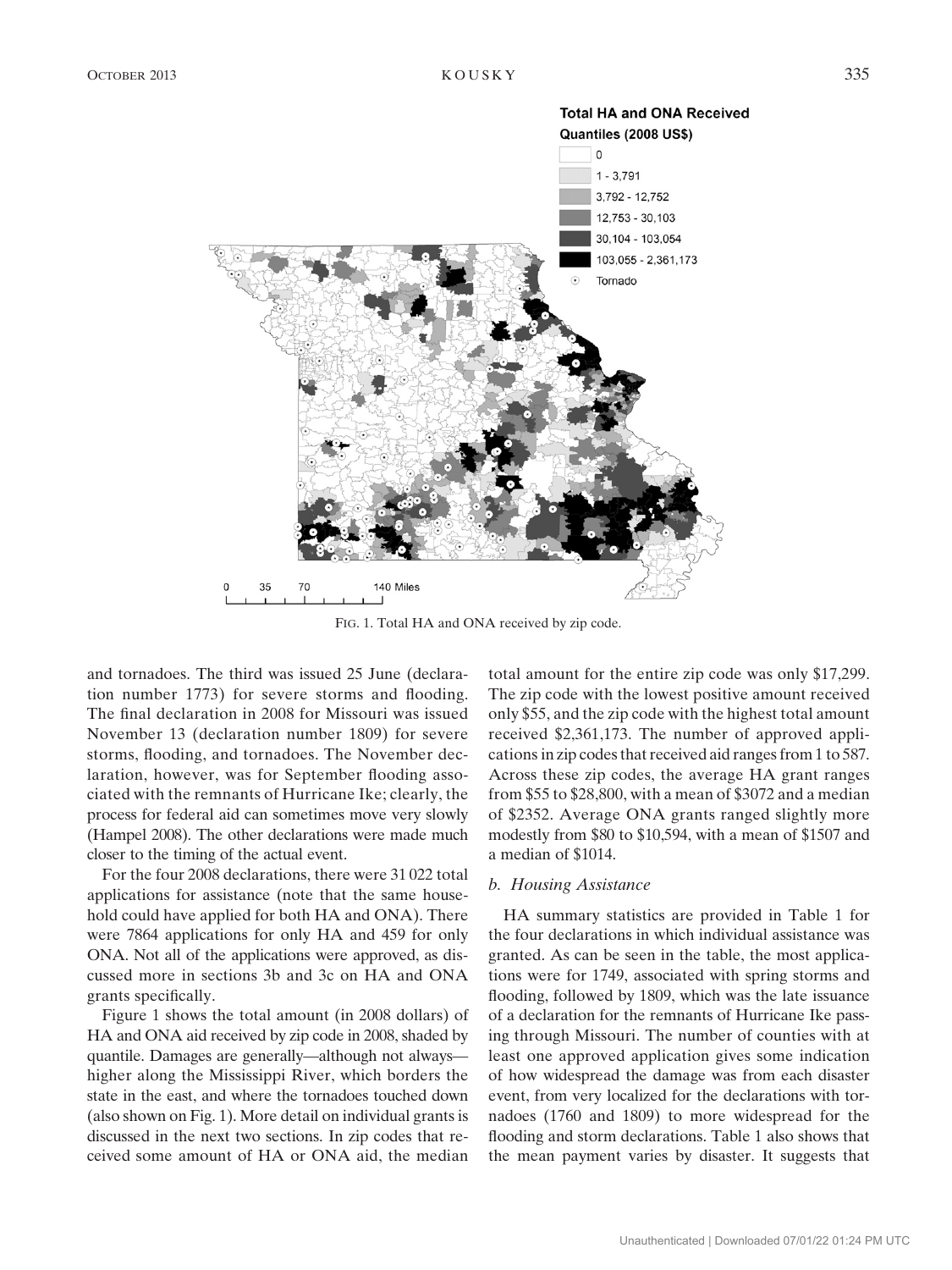TABLE 1. Summary statistics for HA grants by disaster.

| Disaster code                                                 | 1749  | 1760 | 1773 | 1809 |
|---------------------------------------------------------------|-------|------|------|------|
| Number of applications                                        | 10331 | 841  | 3447 | 6408 |
| Applications approved (%)                                     | 43    | 23   | 48   | 34   |
| Number of counties with at least<br>one approved application  | 35    | 3    | 27   | 18   |
| Mean HA payment<br>(\$; if payment received)                  | 2752  | 6591 | 2963 | 2314 |
| Standard deviation of HA payment<br>(\$; if payment received) | 5058  |      | 5190 | 3134 |

while disaster 1760 was fairly localized, the damage was more severe, as indicated by the higher average grant amounts. This would be consistent with tornado damage.

Table 1 also shows that the percentage of approved applications varies across the disasters. In no case is the approval rate over 50%. This suggests that many households are applying for disaster aid when they are not actually eligible. Either people hope to get aid anyway, or there is widespread lack of awareness on the conditions for receiving HA. This is worthy of further investigation.

There are limited data available on how these approval percentages compare with other disasters. A GAO report on Hurricanes Katrina and Rita found that for those events, the approval rating for HA was around 67%, but it was only 38% for hurricanes in 2004 and 46% for hurricanes in 2003 (GAO 2006). Putting aside the outlier event of Hurricane Katrina, it appears from this comparison that HA approval rates in Missouri in 2008 were fairly typical.

There are many reasons why HA applications are ruled ineligible. Interestingly, about 40% of all the applications marked ineligible for these four disasters were given an ''INR'' code by FEMA. This code indicates the applicant told FEMA that he/she will not move from the home while repairs are being made and so he/she is ineligible for rental assistance. The exact wording from FEMA for this code is, ''Based on FEMA records, the applicant told the FEMA inspector that he/she is not going to move from his/her damaged home while repairs are being made. Since the applicant does not plan to move, he/she is not eligible for FEMA rental assistance at this time.'' It seems surprising that households would seek rental assistance when they are staying in their home, but the data provide no further insight. Do households apply and then decide not to move? Do they hope to get funds anyway? Are they confused about eligibility requirements? This is certainly another area for future research.

Another 13% of applications are marked ineligible because of insufficient damage as determined by a FEMA inspection. It is important to note that FEMA HA is just to make the house safe and livable again. As FEMA notes, the aid ''is not intended to restore your damaged property to its condition before the disaster'' (FEMA 2008). If the house is deemed safe, then aid will not be given. Many individuals may believe aid is available to restore property to its predisaster condition, but FEMA documents on HA explicitly state that this is not the case (FEMA 2008). It is not clear if this is well advertised or explained immediately postdisaster.

Finally, another just under 13% of denied applications are marked ineligible because the home is covered by insurance. Damages from disasters are to be covered by insurance first, and aid is only given for damages the insurance company will not cover. Individuals cannot choose aid over filing a claim with their respective insurance companies.

HA is provided in five different categories. The first is assistance in which FEMA provides temporary housing (e.g., trailers) directly but does not provide a cash payment. This type of assistance was not given in Missouri in 2008. The four other categories are all cash payments to individuals to cover certain types of expenses. These categories are as follows:

- 1) Home repair: covers the costs of home repairs to make a home safe, sanitary, and functional.
- 2) Replacement housing: covers the costs of replacement housing for homeowners whose home is destroyed.
- 3) Rental assistance: covers rental assistance for housing while repairs are being completed on a home.
- 4) Transient accommodations: covers lodging expenses needed during an evacuation or while a home was not accessible.

Figure 2 shows the number of approved HA applications in each of these categories across all four disasters. The majority of grants were for home repairs, followed by rental assistance. Very few grants were given for replacement housing or transient accommodations.

The distribution of payments in each category varies. This is shown in Fig. 3 (again, in 2008 dollars) for all approved HA applications. Each box shows the 25th– 75th percentiles and the line indicates the median value. The dots represent outliers. Note that in no category are there grants given in excess of the 2008 limit on disaster aid of \$30,300 (recall the cap also includes ONA payments received). The majority of the payments for the home repair category are very skewed, with the majority of approved applications receiving relatively modest amounts of a few thousand dollars, but with some payments stretching into the tens of thousands of dollars. The median payment for this category is \$1455. The grants to cover either rental assistance or transient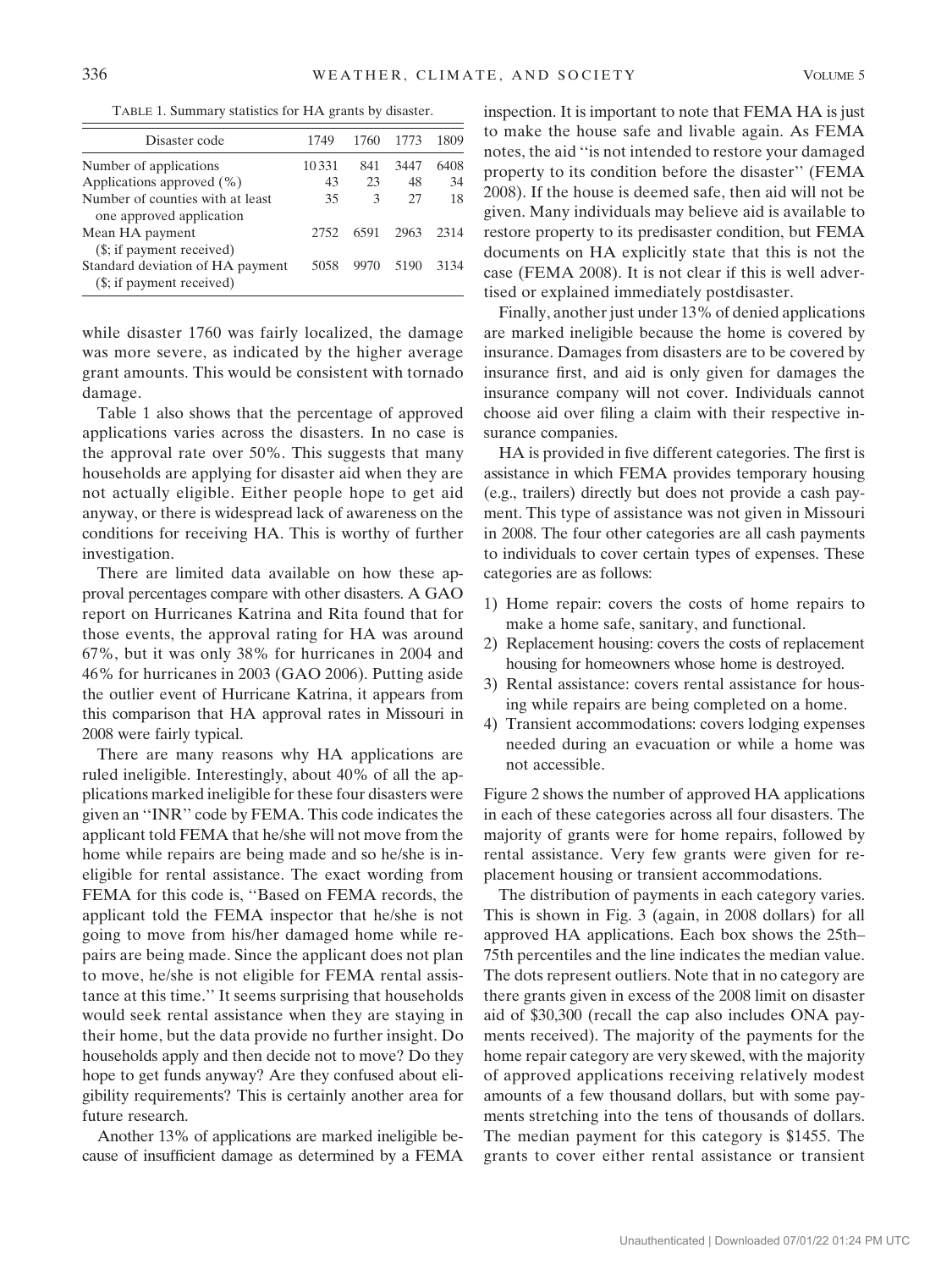

FIG. 2. Number of approved HA applications by category.

accommodations show smaller amounts of variation and are all under \$4000. As would be expected, the payments for replacement housing are greater on average than for anything else, with many clustered close to the aid limit. Table 1 had shown that the mean grant for disaster 1760 was higher, perhaps because of the nature of tornado damage. Consistent with this, the percentage of approved applications for replacement housing are also greater for this disaster, at a little over 4%, while for the others the percentage is always below  $0.5\%$ .

# c. Other Needs Assistance

Table 2 shows summary statistics for the ONA grants in Missouri in 2008. Like HA (see Table 1), there were more applications for both 1749 and 1773 than the other disasters. The numbers of ONA applications are smaller than the number of HA grants, though, across all



FIG. 3. Distribution of HA payments by category (2008 U.S. dollars, \$).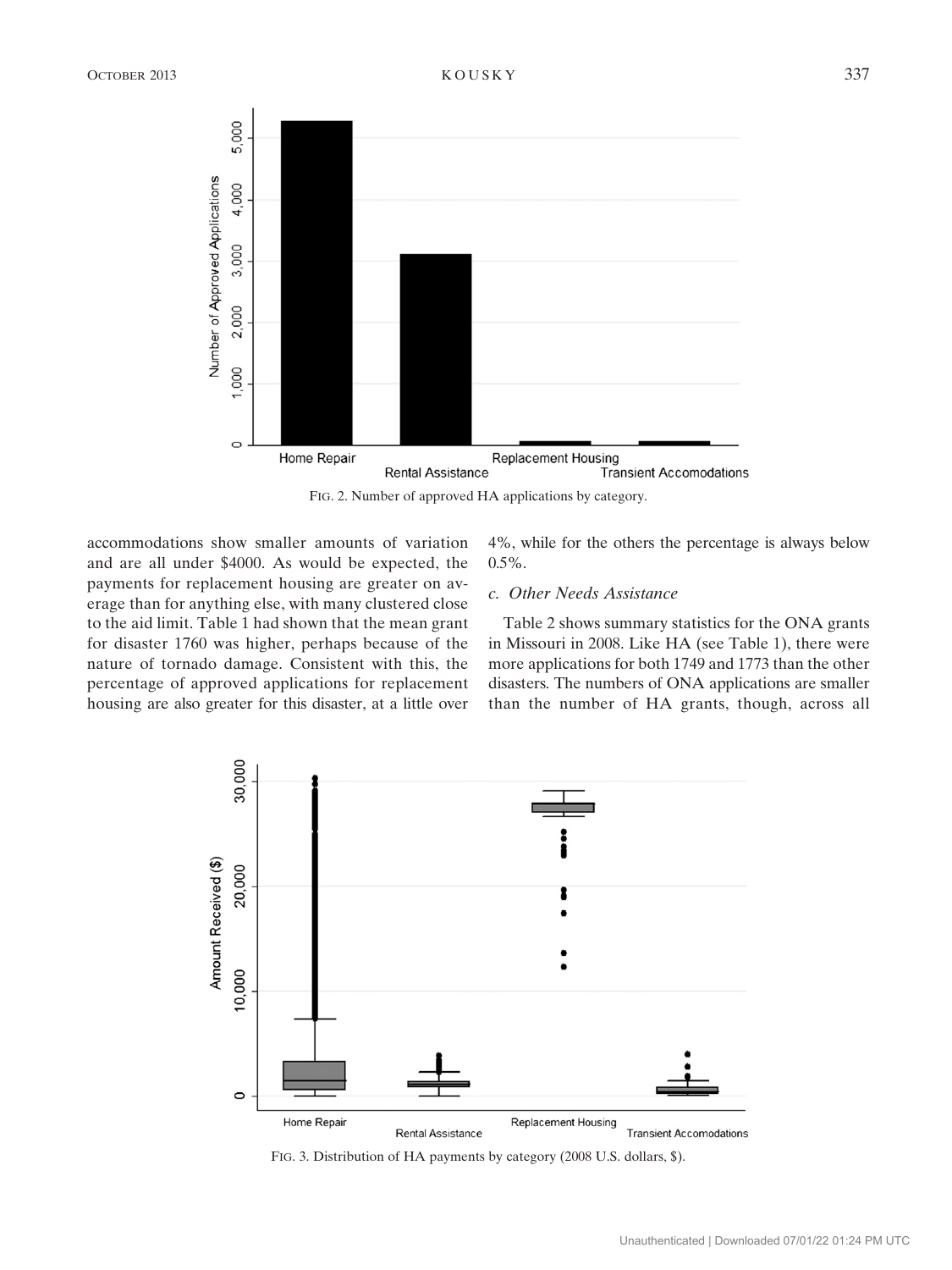TABLE 2. Summary statistics for ONA grants by disaster.

| Disaster code                                                 | 1749 | 1760 | 1773 | 1809 |
|---------------------------------------------------------------|------|------|------|------|
| Number of applications                                        | 4269 | 584  | 1393 | 3749 |
| Applications approved (%)                                     | 23   | 15   | 21   | 30   |
| Number of counties with at least                              | 33   | 3    | 25   | 15   |
| one approved application                                      |      |      |      |      |
| Mean HA payment                                               | 1668 | 4034 | 1516 | 1604 |
| (\$; if payment received)                                     |      |      |      |      |
| Standard deviation of HA payment<br>(\$; if payment received) | 1967 | 4479 | 1794 | 1756 |

disasters. The number of counties with at least one approved application is similar to HA. Mean payments are all somewhat smaller than HA, as expected.

Interestingly, the approval rates for ONA are quite a bit lower than those for HA. These approval ratings are also quite a bit lower than those found for hurricanes by a GAO analysis. The GAO reported that for hurricanes in 2003, the approval rating for ONA was 50%, for hurricanes in 2004 it was 65%, and for Hurricanes Katrina and Rita it was 41% (GAO 2006). In contrast, the approval ratings here never go above 30%. It is likely that approval rates will vary across disasters depending on insurance take-up rates, other resources available for victims, how aggressively aid is advertised, and the type of damage caused, so it may not be appropriate to make such comparisons. Still, the approval rates here are notably lower.

The vast majority of ONA applications rated ineligible in Missouri in 2008—around 61%—are because of insufficient damage. After insufficient damage, the next most common reason for ineligibility, although at only just over 7% of ineligible applications, is for failure to submit substantiation of claims.

ONA is grouped into the following seven categories:

- 1) Personal property: funds to repair or replace property damaged or destroyed by the disaster (e.g., clothing, household items).
- 2) Dental: dental expenses related to the disaster.
- 3) Funeral: funeral and burial costs related to the disaster.
- 4) Medical: medical expenses related to the disaster.
- 5) Moving: moving and storage expenses related to the disaster.
- 6) Transportation: funds for repairing or replacing a primary means of transportation that cannot be used as a result of the disaster.
- 7) Other: other expenses, such as purchasing a National Flood Insurance Program (NFIP) policy or purchasing needed fuel.

Figure 4 shows a bar chart of the number of approved ONA applications in each of the seven categories. The vast majority are for repairing and replacing personal property. The small medical, dental, and funeral claims indicate that while the disasters in Missouri in 2008 caused property damage, they did not, for the most part, lead to high levels of injury or mortality. There were some, however; the Missouri State Emergency Management Agency reported 25 deaths across all four declarations.<sup>5</sup>

Figure 5 shows the distribution of payments for each ONA category. When examining this graph, it should be kept in mind that the bulk of payments is for personal property, as in Fig. 4. Three-quarters of personal property payments are below \$2740, but there is a long tail, with a few payments above \$10,000. Transportation payments are clustered on a few values because of the state-recommended caps for transportation expenses. For the state of Missouri in 2008, these were \$580 for vehicle repair (an amount received by 71 applicants) and \$5764 for vehicle replacement (an amount received by 40 applicants) (A. Prenger, Missouri State Emergency Management Agency, 2012, personal communication). While only a few grants were given in the remaining categories, average amounts were lowest for moving costs, which might be expected, and highest for funeral expenses.

# d. Comparing aid with damages

It is difficult to compare the amounts of federal aid given to households with actual damage amounts. The United States does not keep systematic records in one location of losses associated with natural hazards. Many experts have called for such a database to be developed and maintained by the federal government (e.g., National Research Council 1999), but thus far it has not occurred. One source of disaster data is the Spatial Hazard Events and Losses Database for the United States (SHELDUS), maintained by the Hazards and Vulnerability Research Institute at the University of South Carolina. SHELDUS is a compilation of data from many different sources and can be queried by presidential disaster declaration number. It is freely downloadable [\(http://webra.cas.sc.edu/](http://webra.cas.sc.edu/hvri/products/sheldus.aspx) [hvri/products/sheldus.aspx\)](http://webra.cas.sc.edu/hvri/products/sheldus.aspx).

The SHELDUS estimates of total property damage<sup>6</sup> can be compared with the total amount of HA and ONA given for each event. This is shown in Fig. 6. Interestingly, FEMA aid varies from not even 4% of total estimated

<sup>&</sup>lt;sup>5</sup>The Missouri State Emergency Management Agency has a summary of every disaster declaration for the state on its website.<br><sup>6</sup> Note that SHELDUS also indicates crop damage for disasters

<sup>1773</sup> and 1809, but agricultural aid is not covered in this paper and as such, these numbers are not included in Fig. 6.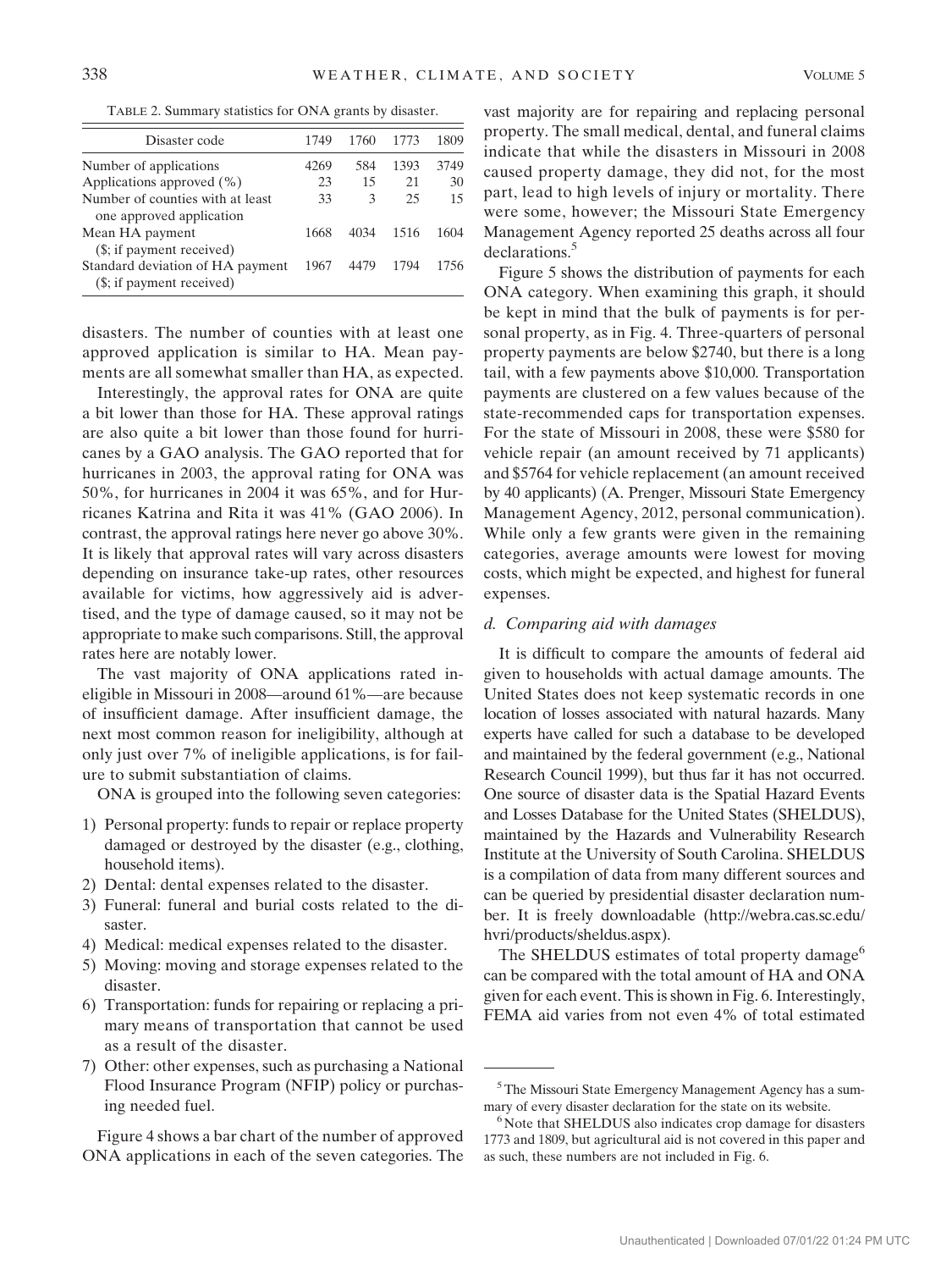

FIG. 4. Number of approved ONA applications by category.

property damage (disaster 1760) to over 100% (disaster 1809). This is in part indicative of the difficulty in obtaining accurate estimates of the damages from disaster events. The SHELDUS estimates of property damage for 1809 are most likely underestimates of total damage. IA grants—given the caps and other limitations should not exceed total property damage. The Missouri State Emergency Management Agency notes that more homes were destroyed in disaster 1760 (over 150 homes) than in disaster 1809 (12 homes), but many more homes were damaged in disaster 1809 (over 1200 homes) than in disaster 1760 (316 homes).

The damage from all four declarations was from severe storms, flooding, and/or tornadoes. Comparing average FEMA individual assistance amounts per zip code with total precipitation data for 2008 from the National



FIG. 5. Distribution of ONA grants by category (2008 U.S. dollars, \$).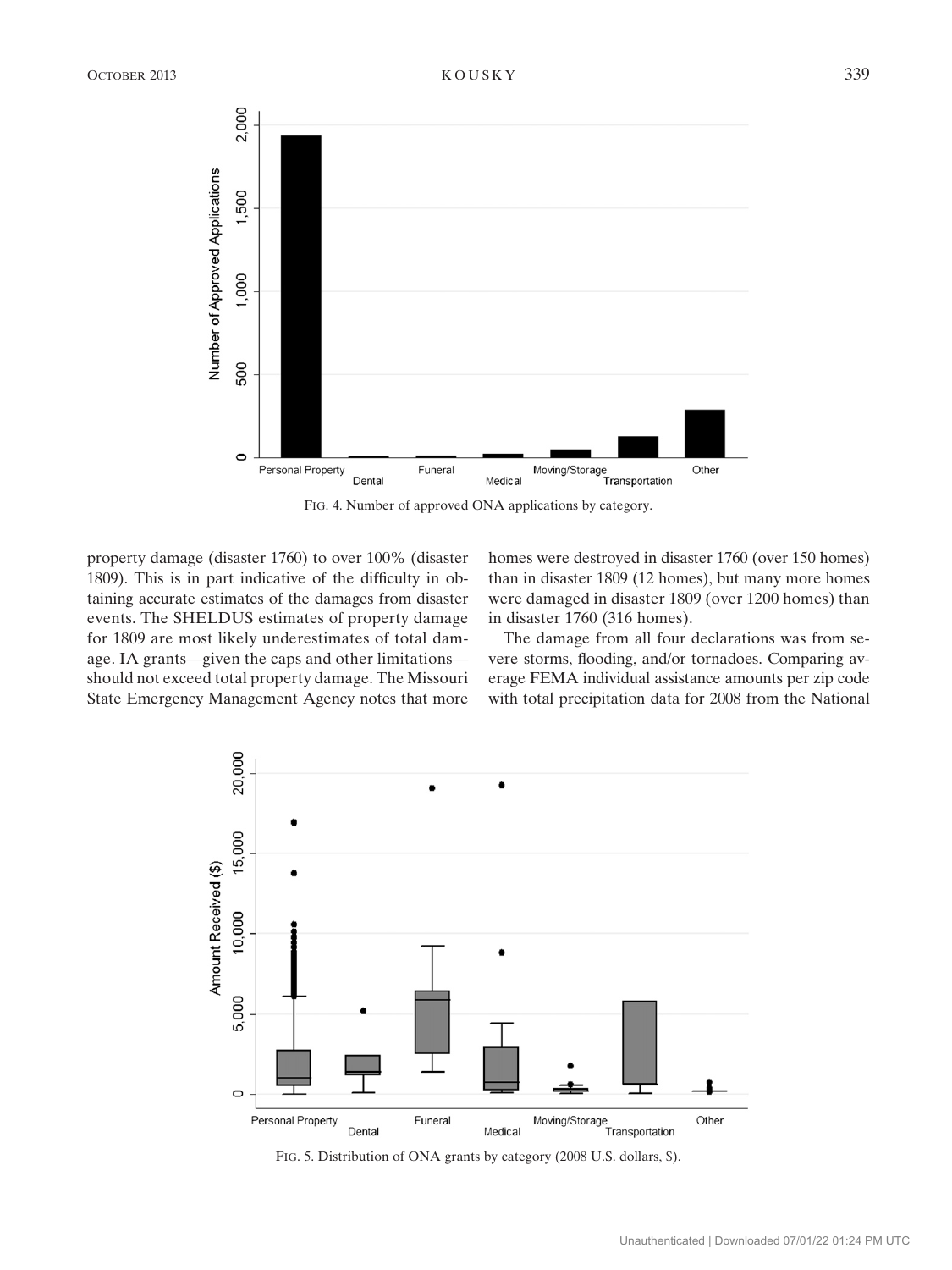

FIG. 6. Comparing property damage estimates and individual assistance grants.

Oceanic and Atmospheric Administration [\(http://water.](http://water.weather.gov/precip/download.php) [weather.gov/precip/download.php](http://water.weather.gov/precip/download.php))<sup>7</sup> generates a small, positive correlation of 0.12. While this is the direction that would be expected, it is small in magnitude. This could be due to a number of factors, such as flooding damage not correlating perfectly with precipitation, since it is influenced by elevation, upstream conditions, structural flood protection, protective measures, and antecedent conditions. In addition, exposure and social vulnerability (Cutter et al. 2003) interact with a hazard to determine disaster losses. Further, some of the FEMA grants were for tornadoes and the data do not differentiate these from grants for flood- or storm-related damage.

### 4. Determinants of aid

This section explores the question of the determinants of federal IA grants. One other paper has examined this question. Examining federal aid following the Northridge earthquake, Kamel and Loukaitou-Sideris (2004) find that zip codes with higher concentrations of renteroccupied units and low-income households were associated with more assistance for repairing property and less assistance for rehabilitating homes. This can be explained by many of the eligibility requirements of federal disaster aid. They also find that higher concentrations of African Americans were associated with higher levels of FEMA grants, while higher concentrations of Hispanics were negatively associated with FEMA housing grants.

Who receives aid will be a function of where disasters hit, who applies, the extent to which aid requirements are adhered to, and any FEMA discretion in approving applications. Because of data limitations, results in this section should only be interpreted as suggestive. This exercise is undertaken as exploratory in nature and done to generate hypotheses for future work, not to identify causal relationships. Because of the privacy restrictions on the release of the IA data, they must necessarily be aggregated to the zip code level.

The many zip codes with zero amounts of aid require the use of a corner solution model. The Tobit model is one common choice; however, it restricts the marginal effect of a given variable on the probability of there being any aid to have the same sign as the marginal effect of the variable on the intensity of aid given. A hurdle model is thus preferred. It combines a probit model on the binary variable of whether any aid was given to the zip code with an ordinary least squares (OLS) regression for zip codes that received a positive amount of aid. The linear regression model is run with two dependent variables: the average IA grant per application and the number of approved applications normalized by the number of housing units in the zip code.

Data from several sources were combined with the IA grants. Summary statistics of all variables at the zip code level are given in Table 3 (zip code boundaries in GIS format are available from the U.S. Census Bureau's Topologically Integrated Geographic Encoding and Referencing (TIGER) page at [http://www.census.gov/geo/](http://www.census.gov/geo/maps-data/data/tiger.html) [maps-data/data/tiger.html](http://www.census.gov/geo/maps-data/data/tiger.html)). Total 2008 observed precipitation was obtained from the National Weather Service (<http://water.weather.gov/precip/download.php>). This is reported as inches averaged over  $16-km^2$  grid cells. Using a geographical information system (GIS), the average of these values for a given zip code was calculated. Elevation data at a resolution of <sup>1</sup>/3 arc-second (approximately 10 m) was obtained from the U.S. Geological Survey's National Elevation Dataset [\(http://ned.usgs.gov/](http://ned.usgs.gov/)). The average elevation for each zip code was then calculated in GIS. These elevation data were entered as their own explanatory variables and also interacted with the precipitation data, since low-lying areas may suffer more flooding for a given precipitation amount. Using a shapefile of tornado touchdowns from the Storm Prediction Center (shown in Fig. 1), zip codes within 0.5 miles of a tornado touching down in 2008 were identified (<http://nationalatlas.gov/mld/tornadx.html>). Using a shapefile of major surface waters (scale: 1:2 000 000, from 2005) from the U.S. Geological Survey, I identified those zip codes crossed by or bordered by one of the major rivers in Missouri: the Mississippi, Missouri, or Meramec (<http://nationalatlas.gov/mld/hydrogm.html>). While not perfect, it is hoped these spatial variables will

<sup>7</sup>These are observed precipitation data. They are measured in inches over roughly 16-km<sup>2</sup> grid cells. As explained in section 4, these values were averaged for each zip code.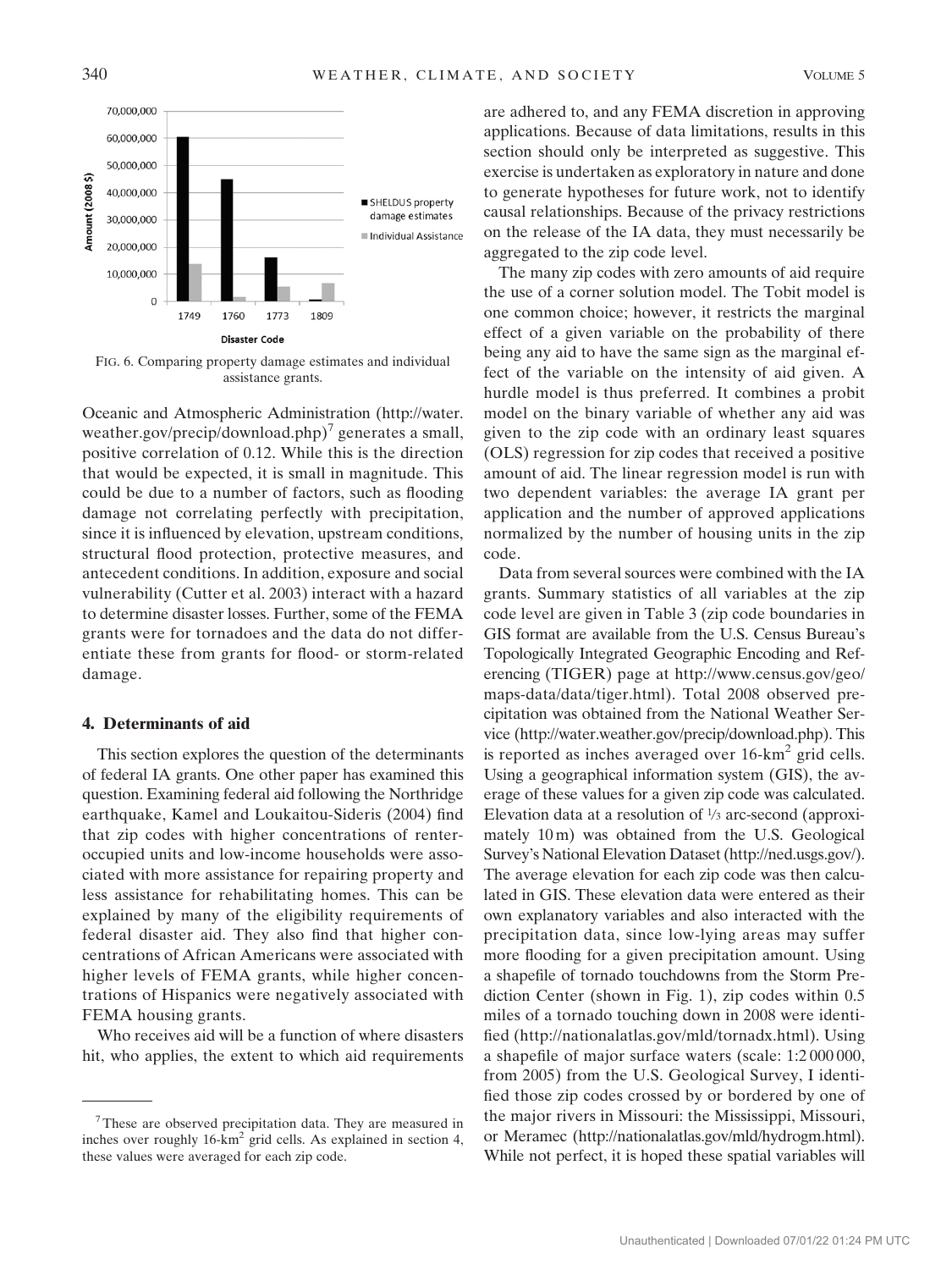| TABLE 3. Summary statistics for zip codes in Missouri. |  |  |  |
|--------------------------------------------------------|--|--|--|
|                                                        |  |  |  |

| Variable                                                | Mean   | Std dev | Min      | Max                  |
|---------------------------------------------------------|--------|---------|----------|----------------------|
| Aid yes/no                                              | 0.3712 | 0.4834  | $\theta$ |                      |
| Average aid per application (2008 \$)                   | 1017   | 1842    | 0        | 14175                |
| Average total precipitation (in. $16 \text{ km}^{-2}$ ) | 56.53  | 7.334   | 36.54    | 72.98                |
| Tornado touched down in 2008                            | 0.1104 | 0.3135  | 0        |                      |
| Located on Missouri, Mississippi, or Meramec Rivers     | 0.1602 | 0.3670  | 0        |                      |
| Mean elevation (m)                                      | 252.8  | 73.94   | 74.00    | 470.7                |
| Insured loss in $2008$ ( $2008$ \$)                     |        | 2417000 | 0        | $2.98 \times 10^{7}$ |
| Total housing units (100 s)                             | 27.02  | 43.36   | 0.03     | 276.3                |
| Insurance exposures in 2008 over total housing units    | 0.4039 | 0.2098  | 0.002551 |                      |
| Population not a citizen $(\%)$                         | 0.0070 | 0.0148  | 0        | 0.1526               |
| Owner occupied housing units $(\%)$                     | 76.62  | 11.63   | 0        | 99.1                 |
| Population with at least a high school degree $(\$)$    | 76.80  | 9.78    | 13.5     | 100                  |
| African American (%)                                    | 3.803  | 11.65   | $\Omega$ | 97.1                 |
| Median age                                              | 41.58  | 5.491   | 20       | 60.6                 |
| Median year built                                       | 1968   | 11.78   | 1940     | 1997                 |
| Median income in 1999 $(\$                              | 34 300 | 11530   | 10490    | 126500               |

partially control for the extent of damage in a zip code. Other controls were taken from the 2010 U.S. Census, including the total number of housing units, median income (latest available data is from 1999), percent owner-occupied housing units, percent of population self-identifying as African American or Hispanic, median age of the population, median year housing units were built, percent of the population with a high school degree or higher, and the percent of the population that is not a citizen (these last three variables are taken from the 2000 Census, since the 2010 data were not yet available at a zip code level for Missouri) [\(http://www.census.](http://www.census.gov/main/www/access.html) [gov/main/www/access.html](http://www.census.gov/main/www/access.html)).

One concern is the inability to control for insurance take-up rates, a variable that theoretically would influence the amount of aid given. To address this, additional data were obtained from Missouri Department of Insurance, Financial Institutions and Professional Registration. The department provided ''exposure'' counts that are equal to one for one home insured for one year. This is not quite counts of insurance policies, but very close. These data did not include renters policies, mobile homes policies, or farm policies. The data also included information on the total insured losses in a zip code in 2008. This variable is also included as another potential control for disaster damages. Mean insured losses, as shown in Table 3, are \$1,020,000—much higher than mean aid amounts, as would be expected.

Coefficients and robust standard errors from the hurdle model are shown in Table 4. Columns 1 and 4 show the results of the probit model. Columns 2 and 5 present the results of ordinary least squares (OLS) regression with the natural log of the average IA grant per approved application as the dependent variable, and columns 3 and 6 present the results of OLS regression with the natural log of the number of approved applications normalized by the number of housing units in the zip code as the dependent variable. Columns 1–3 include only a basic set of controls, while columns 4–6 expand the control set.

Looking first at the results of the probit regressions, I find that total precipitation, as expected, leads to a greater probability of the zip code receiving any IA aid in the first specification (column 1). When elevation and the interaction of elevation are included as additional covariates, however, none of the three variables is statistically significant, as shown in column 4. Being near a tornado touchdown appears to make aid more likely, although this loses significance when more controls are added to the model. The dummy variable for being located on a major river is never significant. Insured losses increase the likelihood of aid in both specifications 1 and 4, presumably because insured losses are correlated with total damage and uninsured damage. As expected, more housing units make aid more likely, as do more owner-occupied housing units. Specification 4 also finds that as the percent of the population with more education increases, as the median age increases, and as the median income increases, the likelihood of aid falls, suggesting IA may be targeted at more vulnerable populations.

Next, I look at the results of OLS regressions on the sample of zip codes that had at least one IA grant. The total explanatory power of these regressions is very low. Still, they suggest some findings worthy of deeper examination. When looking at the specifications with an average IA grant given as the dependent variable, being located on a major river decreases the amount of the grant by a little over 30%. This is likely because the tornados caused higher levels of damage in 2008 and were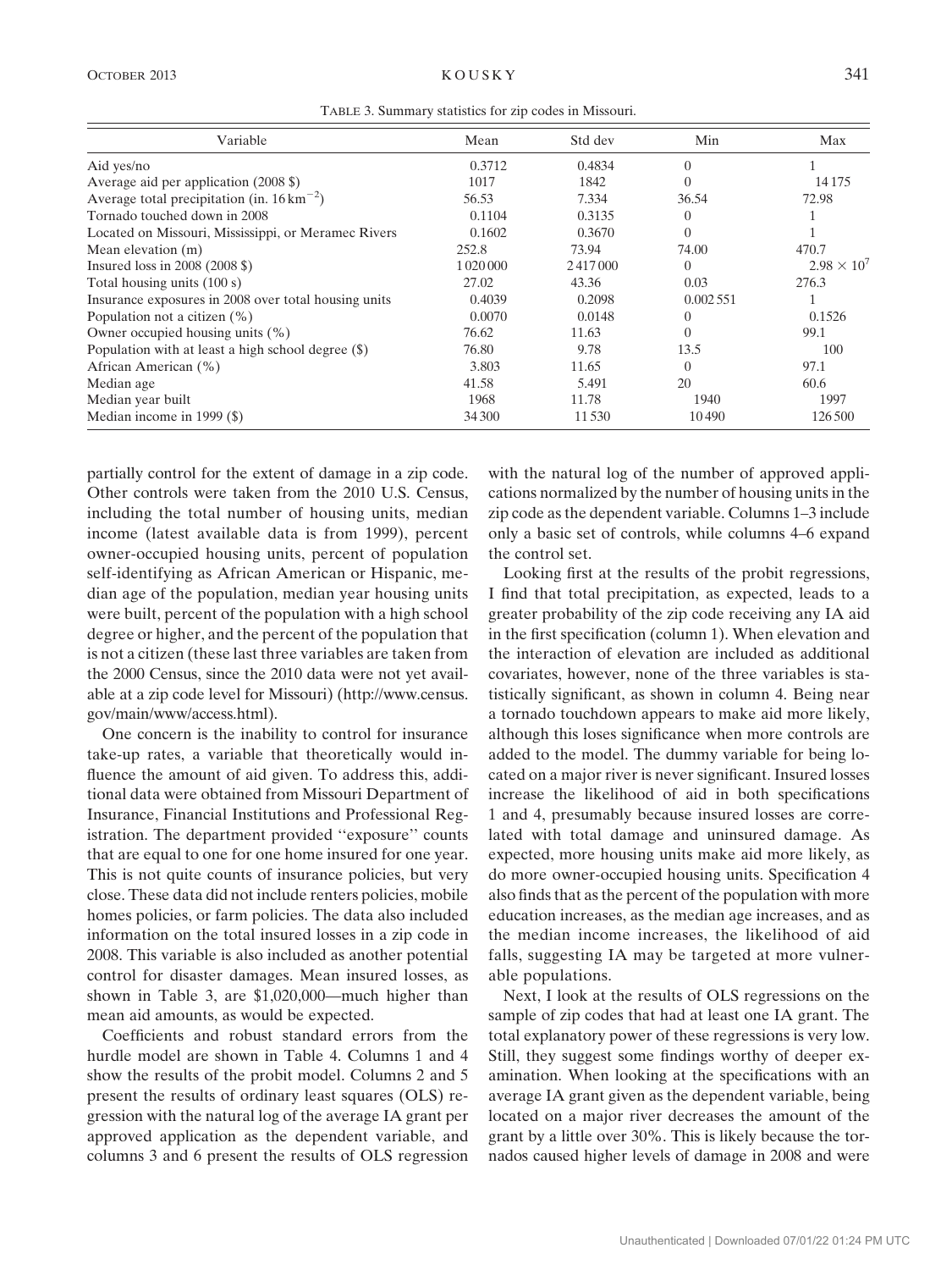|                                                                                                                                                                                                                                                                                                                                           | Probit                                                        | OLS regression (when total aid $> 0$ )                         |                                                       | Probit                                                                                                                                                                                                                   |                                                                                                                                                                                                      | OLS regression (when total aid $> 0$ )                                                                                                                                                                         |
|-------------------------------------------------------------------------------------------------------------------------------------------------------------------------------------------------------------------------------------------------------------------------------------------------------------------------------------------|---------------------------------------------------------------|----------------------------------------------------------------|-------------------------------------------------------|--------------------------------------------------------------------------------------------------------------------------------------------------------------------------------------------------------------------------|------------------------------------------------------------------------------------------------------------------------------------------------------------------------------------------------------|----------------------------------------------------------------------------------------------------------------------------------------------------------------------------------------------------------------|
|                                                                                                                                                                                                                                                                                                                                           | $\widehat{\Xi}$                                               | $\widehat{\circ}$                                              | $\odot$                                               | $\widehat{t}$                                                                                                                                                                                                            | $\overline{5}$                                                                                                                                                                                       | $\odot$                                                                                                                                                                                                        |
|                                                                                                                                                                                                                                                                                                                                           | Aid yes/no                                                    | In(average aid)                                                | ln(No. approved)<br>housing units)                    | Aid yes/no                                                                                                                                                                                                               | In(average aid)                                                                                                                                                                                      | ln(No. approved/<br>housing units)                                                                                                                                                                             |
| Average total precipitation (in. $16 \text{ km}^{-2}$ )<br>Located on Missouri, Mississippi,<br>Tornado touched down in 2008                                                                                                                                                                                                              | $0.2661b$ $(0.1427)$<br>$0.0158a$ (0.0063)<br>0.0521 (0.1228) | $-0.3157^{\circ}$ (0.1194)<br>0.0097(0.0073)<br>0.2069(0.1297) | 0.2070(0.2649)<br>$-0.0098(0.0113)$<br>0.1742(0.2071) | 0.2233(0.1484)<br>$-0.0793(0.1392)$<br>0.0022(0.0241)                                                                                                                                                                    | $-0.3318a$ (0.1378)<br>0.1554(0.1310)<br>$-0.0027(0.0270)$                                                                                                                                           | $-0.1094$ <sup>a</sup> (0.0467)<br>0.0448(0.2071)<br>0.0170 (0.2662)                                                                                                                                           |
| Exposures as a percent of total housing units<br>Interaction of precipitation and elevation<br>Population with at least HS degree (%)<br>Owner-occupied housing units (%)<br>Population not a citizen (%)<br>Total housing units (100 s)<br>In of insured loss in 2008<br>African American (%)<br>or Meramec Rivers<br>Mean elevation (m) | $0.0865^{\circ}$ (0.0284)<br>$0.0058^{\circ}$ (0.0014)        | $-0.0017$ <sup>a</sup> (0.0008)<br>0.0168(0.0249)              | $-0.0802^b$ (0.0444)<br>$-0.0096^{\circ} (0.0021)$    | $-0.0121$ <sup>b</sup> (0.0069)<br>$0.0851a$ (0.0391)<br>$0.0095^{\circ}$ (0.0017)<br>$0.0283^{\circ}$ (0.0075)<br>$-0.0020(0.0046)$<br>0.5026 (0.4346)<br>$-1.2014(3.5897)$<br>$-0.0063(0.0051)$<br>$0.0001$ $(0.0001)$ | $0.0710a$ (0.0345)<br>$-0.0014^b$ (0.0008)<br>$-0.0041$ <sup>b</sup> $(0.0024)$<br>$-0.0042(0.0058)$<br>0.0000(0.0070)<br>$-0.5392(0.4484)$<br>0.0001(0.0001)<br>$-4.4346(3.0077)$<br>0.0035(0.0077) | $0.01122$ (0.0056)<br>$0.0411a$ (0.0163)<br>$-0.0312^{\circ} (0.0098)$<br>$0.0005^{\circ}$ (0.0002)<br>$-0.0065^{\circ}$ (0.0022)<br>0.0608(0.0582)<br>0.0009 (0.0140)<br>$-0.5209(0.7020)$<br>5.3585 (5.6622) |
| In of income in 1999<br>Median year built<br>Median age                                                                                                                                                                                                                                                                                   |                                                               |                                                                |                                                       | $-0.8765^{\circ}$ (0.2947)<br>$-0.0283^{\circ}$ (0.0107)<br>0.0080(0.0051)                                                                                                                                               | $-0.0086(0.0054)$<br>$-0.0490(0.2666)$<br>$-0.0123(0.0116)$                                                                                                                                          | $-1.9845^{\circ}$ (0.5664)<br>0.0007 (0.0099)<br>$-0.0114(0.0203)$                                                                                                                                             |
| Constant                                                                                                                                                                                                                                                                                                                                  | $-2.4107^{\circ}$ (0.4866)                                    | $6.9461^{\circ} (0.4959)$                                      | $-3.4003^{\circ} (0.8419)$                            | $-8.0134(9.9028)$                                                                                                                                                                                                        | 25.0884 <sup>ª</sup> (10.5821                                                                                                                                                                        | 18.4494 (19.3012)                                                                                                                                                                                              |
| Log likelihood<br>Observations<br>R-squared                                                                                                                                                                                                                                                                                               | $-540.3353$<br>88                                             | 0.0626<br>$-410.6503$<br>342                                   | 0.1696<br>$-613.8506$<br>342                          | $-510.1900$                                                                                                                                                                                                              | 0.0923<br>-402.7711<br>340                                                                                                                                                                           | 0.3105<br>$-576.7079$<br>340                                                                                                                                                                                   |
| ${}^{a}p$ < 0.05.                                                                                                                                                                                                                                                                                                                         |                                                               |                                                                |                                                       |                                                                                                                                                                                                                          |                                                                                                                                                                                                      |                                                                                                                                                                                                                |

TABLE 4. Hurdle model of determinants of IA grants. Numbers in parentheses are robust standard errors. TABLE 4. Hurdle model of determinants of IA grants. Numbers in parentheses are robust standard errors.

 $\sigma_{\mathfrak{a}}$  $< 0.10$ .

 $\sigma$  $< 0.01$ .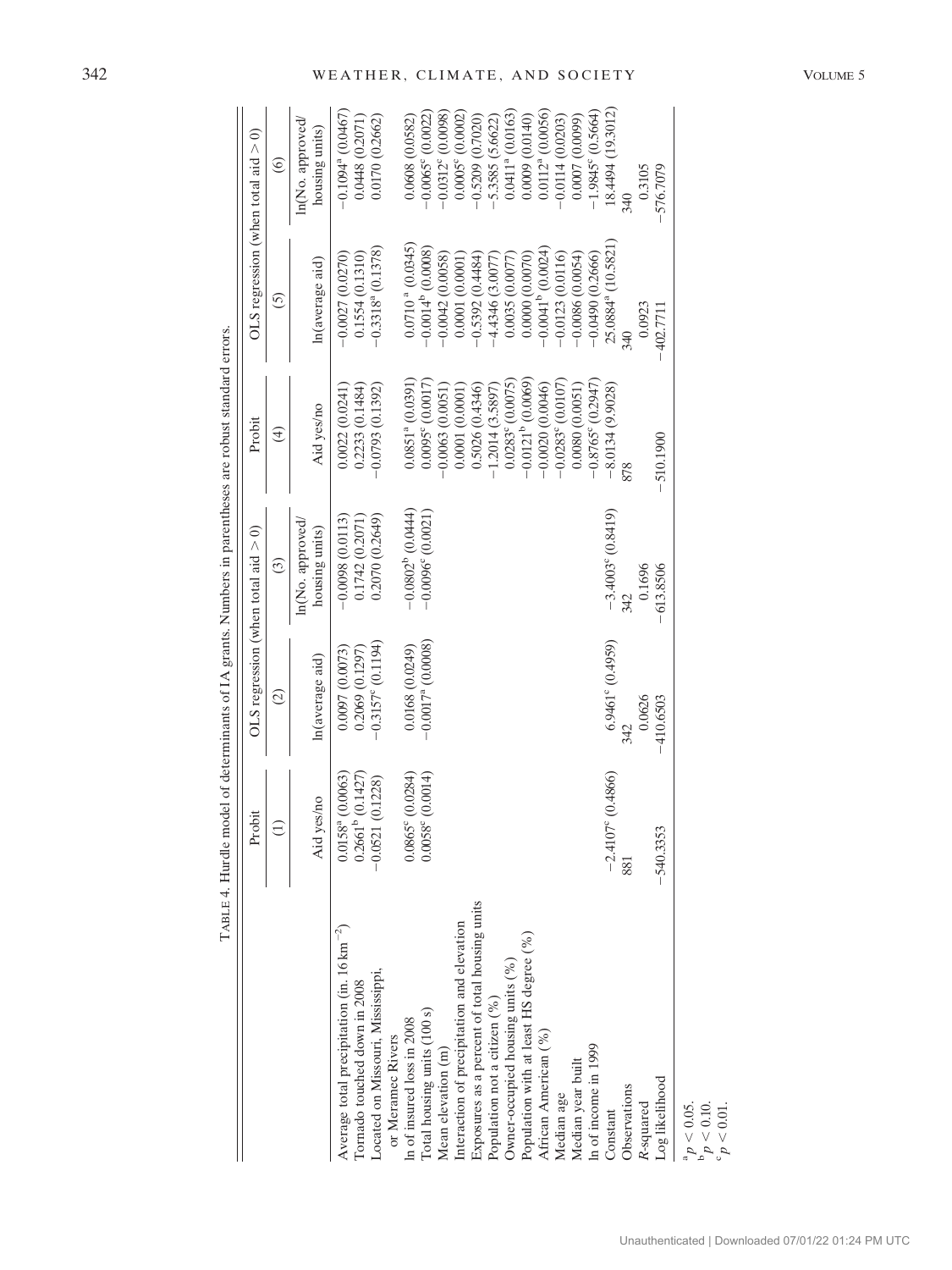thus associated with larger grants. The insured loss variable is again positive, and statistically significant in specification 5. As the percent of the population that is African American increases in specification 5, the average aid amount declines by a very small amount; however, while these specifications control for income, they do not control for the value of structures, which may be correlated with socioeconomic variables. Very few of the other coefficients are statistically significant.

Finally, specifications 3 and 6 look at the number of applications approved divided by total housing units in the zip code as the dependent variable. Precipitation is insignificant in specification 3 and is surprisingly negative in specification 6, while the interaction with elevation is positive. It is very likely these physical variables are not fully capturing damage levels in the zip code. A higher percentage of African Americans slightly increases the proportion of approved grants and a 1% increase in income decreases the number of applications approved by almost 2%. This is again consistent with IA grants targeting disadvantaged communities.

Perhaps surprisingly, in specifications 4–6, insurance policies (as measured by exposures) as a percentage of housing units are never statistically significant, although in the OLS specifications (5 and 6) they are negative. A stronger relationship may have been expected since if more homes have insurance, then there presumably would be less need for aid. There may simply not be enough power to identify this relationship. It could also be that an omitted variable is biasing the coefficients. For example, there are plausibly higher take-up rates for insurance in riskier areas, particularly to the extent that the mandatory purchase requirement of the National Flood Insurance Program is enforced, and also more aid is given in these locations (assuming the spatial variables do not fully capture "riskiness"). Or, alternatively, it could be that those with insurance are also savvier about getting reimbursement for uninsured damages. A 2006 report that examined the link between disaster aid and flood insurance at a state level found that higher levels of insurance penetration only slightly reduced the probability of a state receiving aid in a given year (Dixon et al. 2006). This suggests aid may often cover uninsured losses.

All these findings, as already noted, should be interpreted with a high amount of caution. Table 4 should be considered a hypothesis-generating procedure. The specifications are likely afflicted by omitted variable bias, have a limited sample, and are aggregated at a fairly high level. Still, consistent with other work, disadvantage communities do appear to be perhaps receiving more aid. Also, they demonstrate, as found in previous research, that the hazard does not fully capture damage

due to mediating influences. The results also raise questions on the degree to which insurance can or does fully replace aid.

## 5. Conclusions

To date there has been little empirical examination of federal disaster aid in the United States, largely because the data are not readily available. This paper took a step toward improving our understanding of federal disaster aid by examining actual FEMA aid data for a representative disaster year in the state of Missouri. The goal of this work was to answer some basic questions about aid, as well as to generate hypotheses for future research.

It was found that IA grants to individuals are fairly modest in amount. This could be in part due to the requirement that aid only be given to make homes safe and inhabitable again, not to restore them to predisaster conditions. This paper examined storm and tornado events in Missouri in 2008. A report by the Congressional Research Service suggests that the low average grant levels may be more widely applicable to other areas and disaster events (McCarthy 2010), as well. Such low grant levels suggest moral hazard may be less of a problem than is often suggested. To further explore that issue, it would be useful to combine these findings with a survey of those located in risky locations about their expectations of aid amounts, as expectations would be driving predisaster investments in risk reduction.

Survey results would also be useful to shed more light on the finding that many people who apply for aid are denied it, often for reasons of ineligible damage. This deserves further research: Why are so many applicants denied aid? Is it due to a lack of understanding about the requirements for aid? Answers to these questions would presumably have implications for communications efforts regarding federal aid programs.

Another important area for future research is the relationship between insurance and disaster aid. On the one hand, it seems intuitive that higher take-up of insurance could reduce the amount of aid needed. On the other hand, the current caps on aid and the limitation that it only be to make a home safe, as opposed to return it to predisaster conditions, suggests IA grants and insurance may not be substitutes. It could be that aid is filling in holes in insurance coverage by compensating homeowners for below-deductible damage or for items not covered by insurance, and as such, there is not a strong negative relationship between insurance takeup rates and aid given.

Finally, the analysis in this paper is limited by the lack of availability of consistent and reliable disaster damage